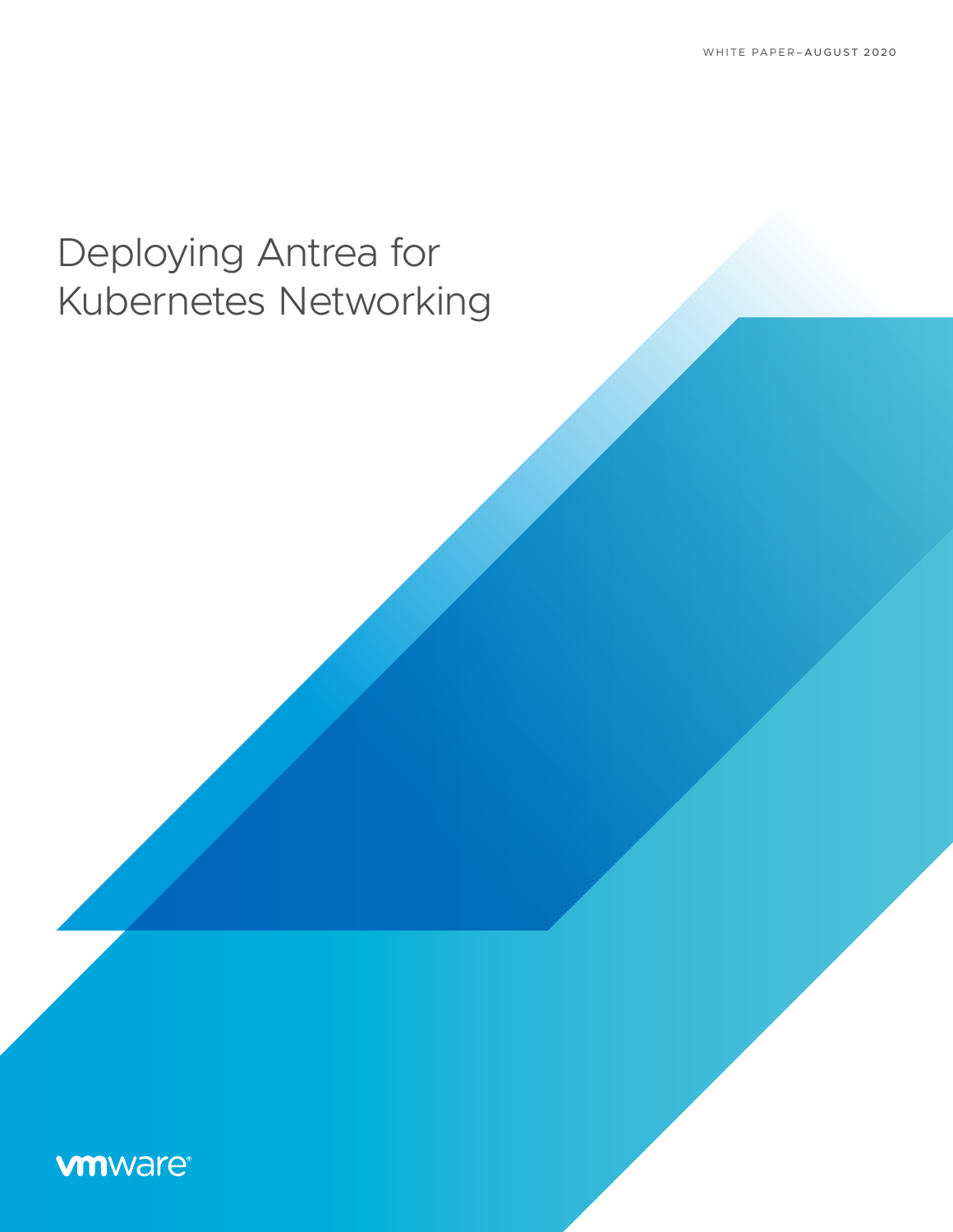### Table of contents

| Controller API server                                        | $\overline{4}$ |
|--------------------------------------------------------------|----------------|
|                                                              |                |
|                                                              |                |
| antrea-cni                                                   | 5              |
| antctl                                                       | 5              |
|                                                              |                |
|                                                              |                |
| Pod interface configuration and IP address management (IPAM) | 5              |
| Traffic walk                                                 | 7              |
| ClusterIP service                                            | 8              |
| NetworkPolicy                                                | 8              |
| IPsec encryption                                             | 9              |
| Hybrid, NoEncap, NetworkPolicyOnly TrafficEncapModes         | 10             |

# **vmware**®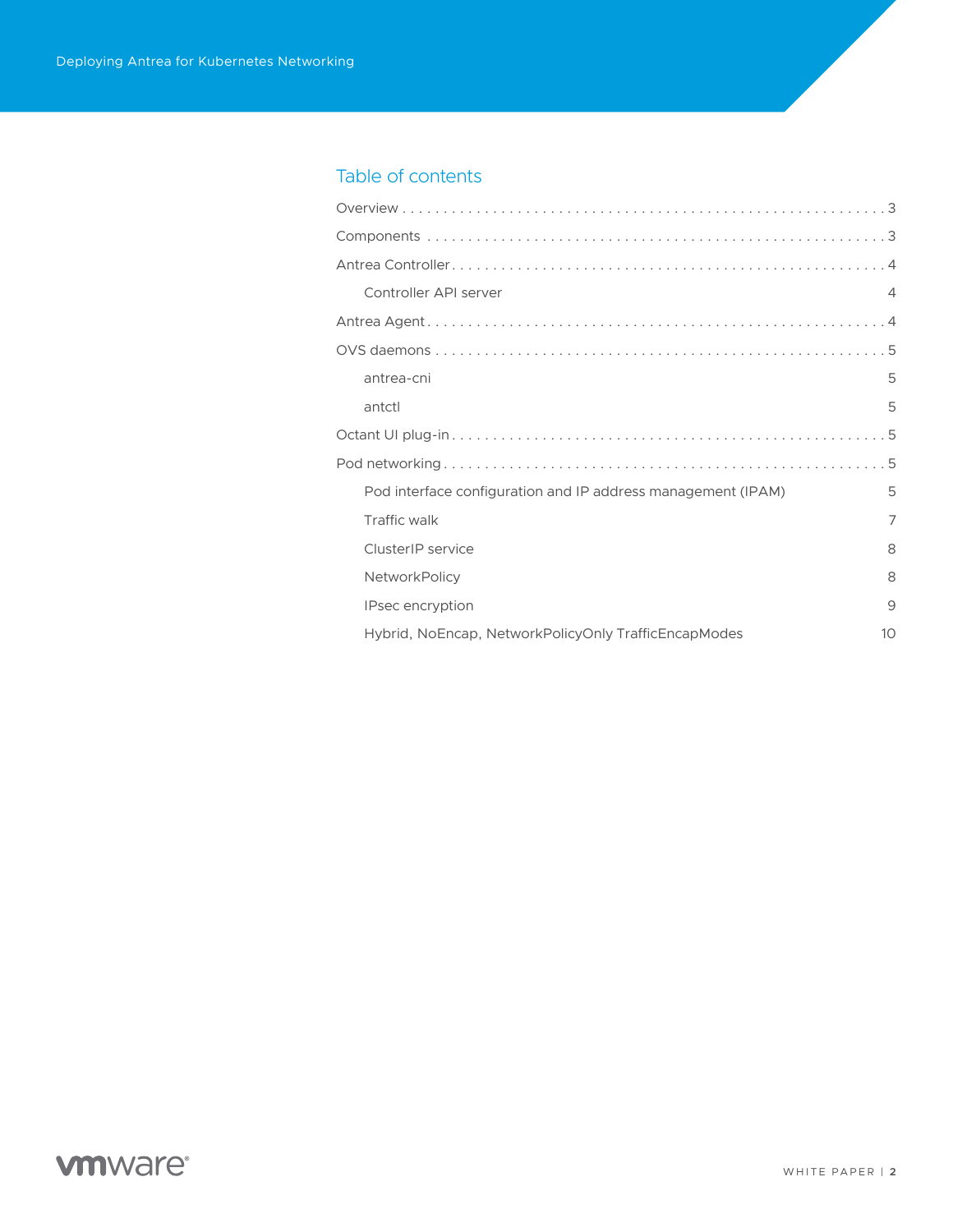#### <span id="page-2-0"></span>**Overview**

Antrea is designed to be Kubernetes-centric and Kubernetes-native. It focuses on and is optimized for networking and security of a Kubernetes cluster. Its implementation leverages Kubernetes and Kubernetes-native solutions as much as possible.

Antrea leverages Open vSwitch (OVS) as the networking data plane. Open vSwitch is a high-performance, programmable virtual switch that supports Linux and Windows. Open vSwitch enables Antrea to implement Kubernetes NetworkPolicies in a high-performance and efficient manner. Thanks to the programmable characteristic of Open vSwitch, Antrea is able to implement an extensive set of networking and security features and services on top of Open vSwitch.

Some information in this white paper, in particular when it comes to the Antrea Agent, is specific to running Antrea on Linux nodes. For information about how to run Antrea on Windows nodes, please refer to *[windows-design.md](https://github.com/vmware-tanzu/antrea/blob/master/docs/windows-design.md)*.

#### **Components**

In a Kubernetes cluster, Antrea creates a deployment that runs the Antrea Controller, and a DaemonSet that includes two containers to run the Antrea Agent and OVS daemons respectively, on every node. The DaemonSet also includes an init container that installs the container network interface (CNI) plug-in, antrea-cni, on the node and ensures that the OVS kernel module is loaded and chained with the portmap CNI plug-in. The Antrea Controller, Agent, OVS daemons and antrea-cni bits are included in a single Docker image. Antrea also has a command-line tool, called antctl, and an *[Octant](https://github.com/vmware-tanzu/octant)* UI plug-in.



Kubernetes Nodes

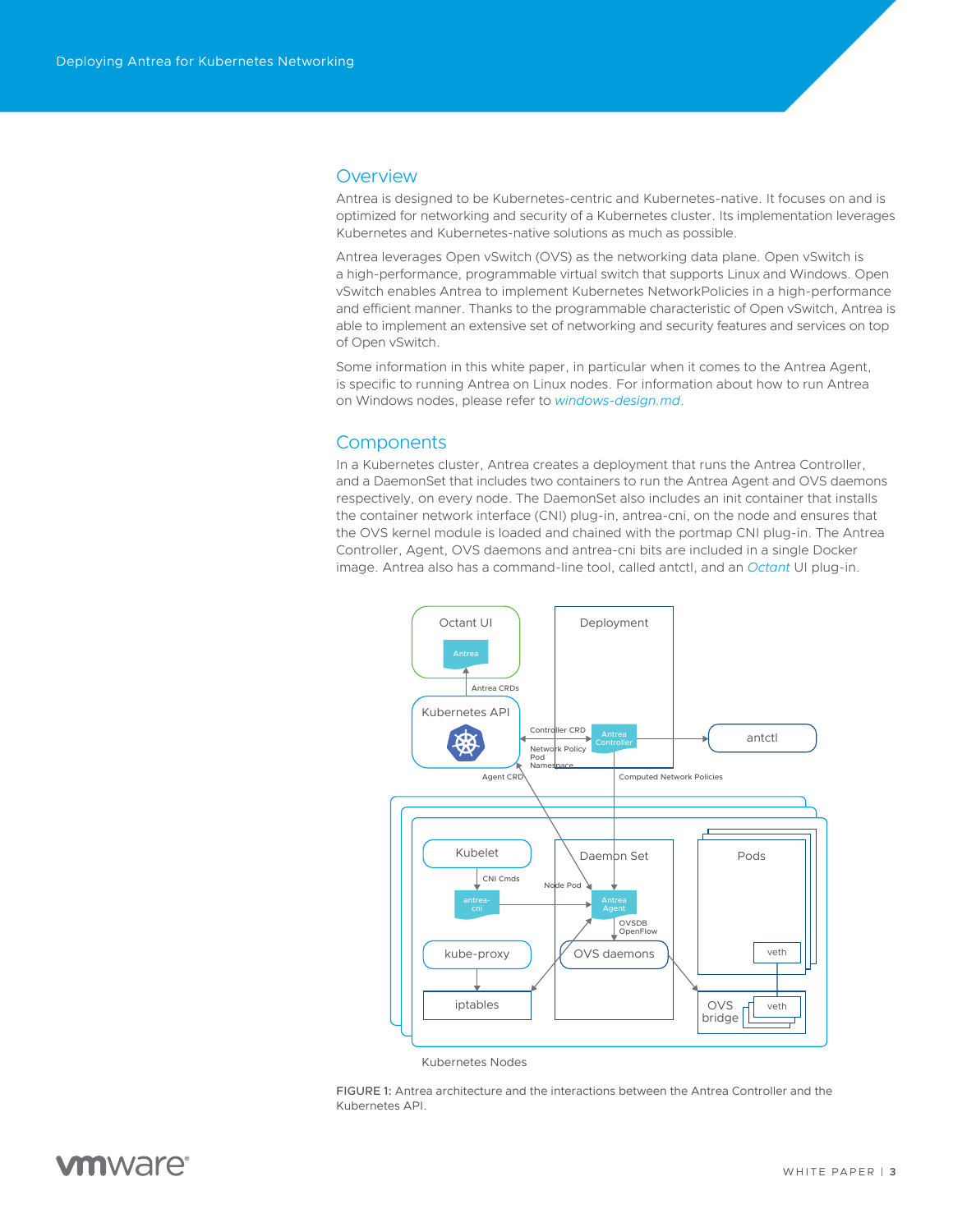#### <span id="page-3-0"></span>Antrea Controller

The Antrea Controller watches NetworkPolicy, pod and namespace resources from the Kubernetes API, computes NetworkPolicies and distributes the computed policies to all Antrea Agents. Currently, the Antrea Controller supports only a single replica and mainly exists for NetworkPolicy implementation. If you only care about connectivity between pods, but not NetworkPolicy support, you may choose not to deploy the Antrea Controller at all. However, in the future, Antrea might support more features that require the Antrea Controller.

The Antrea Controller leverages the *[Kubernetes apiserver library](https://github.com/kubernetes/apiserver)* to implement the communication channel to Antrea Agents. Each Antrea Agent connects to the Controller API server and watches the computed NetworkPolicy objects. The Controller also exposes a REST API for antctl on the same HTTP endpoint. See more information about the Controller API server implementation in the *[Controller API server section](https://github.com/vmware-tanzu/antrea/blob/master/docs/architecture.md#Controller-API-server)*.

#### Controller API server

The Antrea Controller leverages the Kubernetes apiserver library to implement its own API server. The API server implementation is customized and optimized for publishing the computed NetworkPolicies to Agents:

- The API server keeps all the states in in-memory caches and does not require a datastore to persist the data.
- It sends the NetworkPolicy objects to only those nodes that need to apply the NetworkPolicies locally. A node receives a NetworkPolicy only if the NetworkPolicy is applied to at least one pod on the node.
- It supports sending incremental updates to the NetworkPolicy objects to Agents.
- Messages between the Controller and the Agent are serialized using the Protobuf format for reduced size and higher efficiency.

The Antrea Controller API server also leverages Kubernetes services for:

- Service discovery
- Authentication and authorization

The Controller API endpoint is exposed through a Kubernetes ClusterIP type service. The Antrea Agent gets the service's ClusterIP from the service environment variable and connects to the Controller API server using the ClusterIP. The Controller API server delegates authentication and authorization to the Kubernetes API—the Antrea Agent uses a Kubernetes ServiceAccount token to authenticate to the Controller, and the Controller API server validates the token and whether the ServiceAccount is authorized for the API request with the Kubernetes API.

The Antrea Controller also exposes a REST API for antctl using the API server HTTP endpoint. It leverages *[Kubernetes API aggregation](https://kubernetes.io/docs/concepts/extend-kubernetes/api-extension/apiserver-aggregation/)* to enable antctl to reach the Antrea Controller API through the Kubernetes API. antctl connects and authenticates to the Kubernetes API, which will proxy the antctl API requests to the Antrea Controller. In this way, antctl can be executed on any machine that can reach the Kubernetes API, and it can leverage the kubectl configuration (kubeconfig file) to discover the Kubernetes API and authentication information. See the *[antctl section](https://github.com/vmware-tanzu/antrea/blob/master/docs/architecture.md#antctl)*.

#### Antrea Agent

The Antrea Agent manages the OVS bridge and pod interfaces, and implements pod networking with OVS on every Kubernetes node.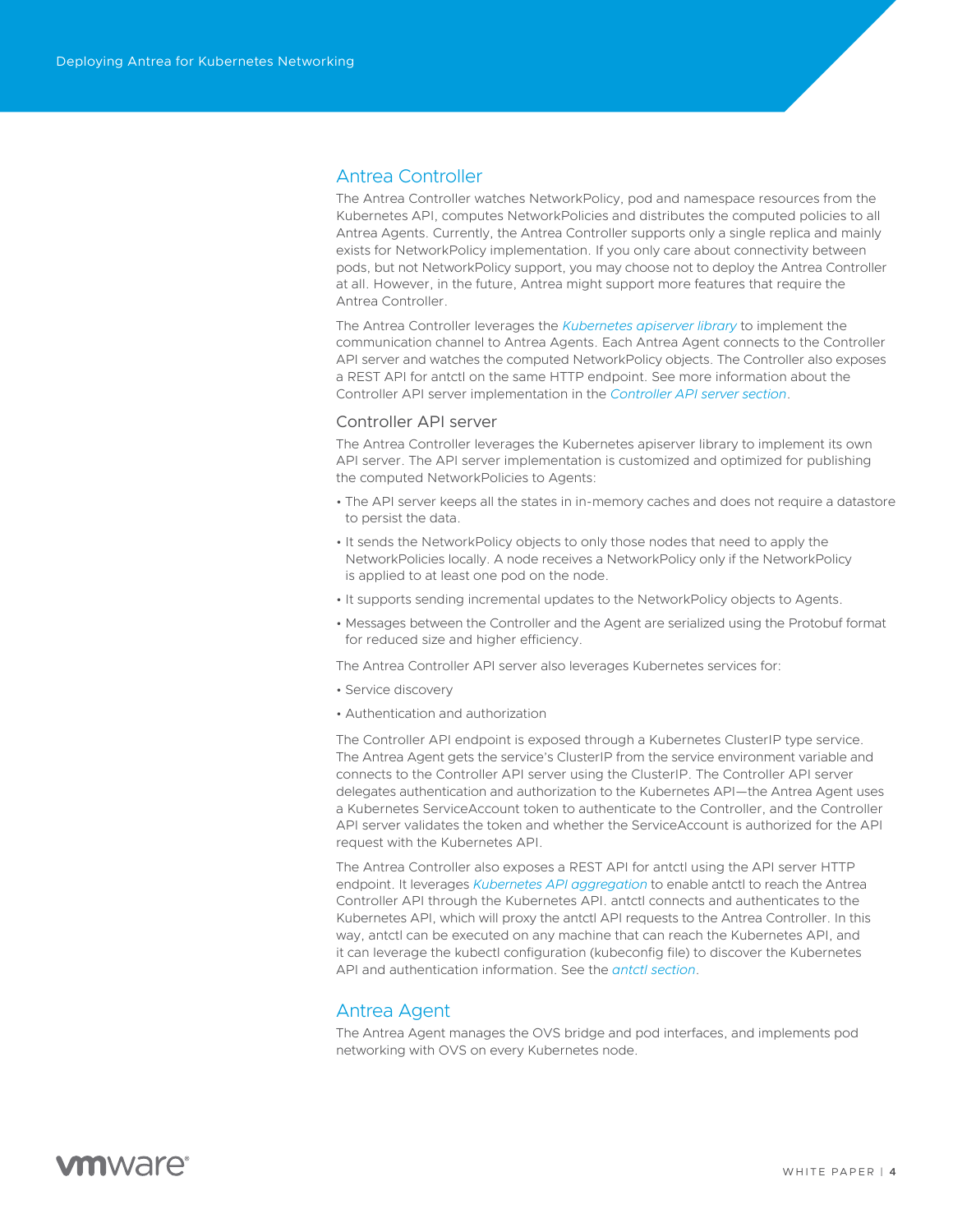<span id="page-4-0"></span>The Antrea Agent exposes a gRPC service (CNI service), which is invoked by the antrea-cni binary to perform CNI operations. For each new pod to be created on the node, after getting the CNI ADD call from antrea-cni, the Agent creates the pod's network interface, allocates an IP address, connects the interface to the OVS bridge, and installs the necessary flows in OVS. To learn more about the OVS flows, read the *[OVS pipeline doc](https://github.com/vmware-tanzu/antrea/blob/master/docs/ovs-pipeline.md)*.

The Antrea Agent includes two Kubernetes controllers:

- The node controller watches the Kubernetes API server for new nodes and creates an OVS (Geneve/VXLAN/GRE/STT) tunnel to each remote node.
- The NetworkPolicy controller watches the computed NetworkPolicies from the Antrea Controller API and installs OVS flows to implement the NetworkPolicies for the local pods.

The Antrea Agent also exposes a REST API on a local HTTP endpoint for antctl.

#### OVS daemons

The two OVS daemons—ovsds-server and ovs-vswitched—run in a separate container, called antrea-ovs, of the Antrea Agent DaemonSet.

#### antrea-cni

antrea-cni is the *[CNI](https://github.com/containernetworking/cni)* plug-in binary of Antrea. It is executed by kubelet for each CNI command. It is a simple gRPC client that issues an RPC to the Antrea Agent for each CNI command. The Agent performs the actual work (sets up networking for the pod) and returns the result or an error to antrea-cni.

#### antctl

antctl is a command-line tool for Antrea. At the moment, it can show basic runtime information for the Antrea Controller and the Antrea Agent for debugging purposes.

When accessing the Controller, antctl invokes the Controller API to query the required information. As previously described, antctl can reach the Controller API through the Kubernetes API, and have the Kubernetes API authenticate, authorize and proxy the API requests to the Controller. antctl also can be executed through kubectl as a kubectl plug-in.

When accessing the Agent, antctl connects to the Agent's local REST endpoint and can only be executed locally in the Agent's container.

#### Octant UI plug-in

Antrea also implements an Octant plug-in, which can show the Controller and Agent's health and basic runtime information in the Octant UI. The Octant plug-in gets the Controller and Agent's information from the AntreaControllerInfo and AntreaAgentInfo Custom Resource Definition (CRD) in the Kubernetes API. A CRD is created by the Antrea Controller and each Antrea Agent to populate their health and runtime information.

#### Pod networking

#### Pod interface configuration and IP address management (IPAM)

On every node, the Antrea Agent creates an OVS bridge (named br-int by default), and creates a veth pair for each pod, with one end being in the pod's network namespace and the other connected to the OVS bridge. On the OVS bridge, the Antrea Agent also creates an internal port—antrea-gw0 by default—to be the gateway of the node's subnet, and a tunnel port—antrea-tun0—for creating overlay tunnels to other nodes.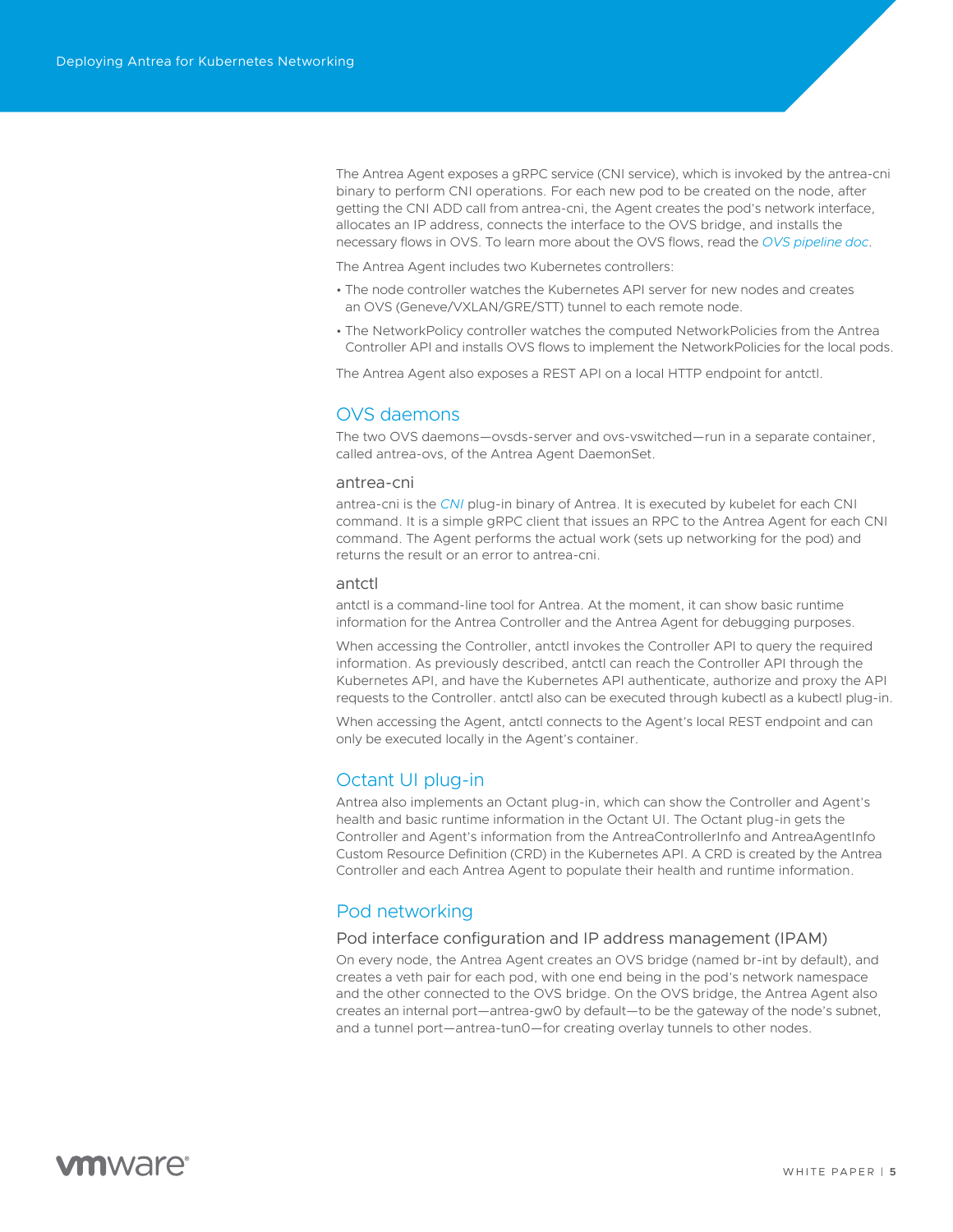

FIGURE 2: Each pod on the node receives a unique IP address.

Each node is assigned a single subnet, and all pods on the node get an IP from the subnet. Antrea leverages Kubernetes' NodeIPAMController for the node subnet allocation, which sets the podCIDR field of the Kubernetes node spec to the allocated subnet. The Antrea Agent retrieves the subnets of nodes from the podCIDR field. It reserves the first IP of the local node's subnet to be the gateway IP and assigns it to the antrea-gw0 port, and invokes the *[host-local IPAM plug-in](https://github.com/containernetworking/plugins/tree/master/plugins/ipam/host-local)* to allocate IPs from the subnet to all local pods. A local pod is assigned an IP when the CNI ADD command is received for that pod.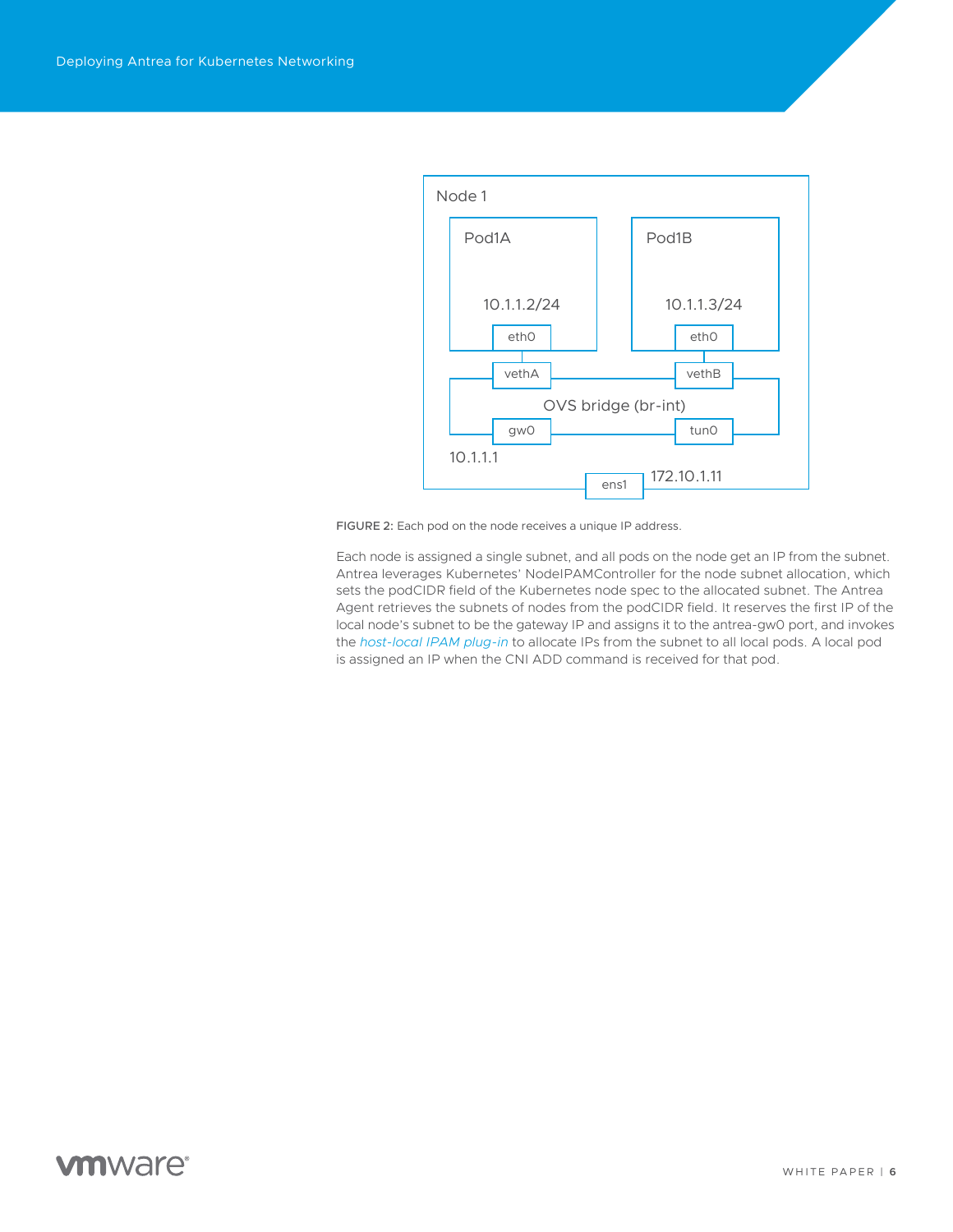#### <span id="page-6-0"></span>Traffic walk



FIGURE 3: Types of connectivity in Kubernetes networking.

For every remote node, the Antrea Agent adds an OVS flow to send the traffic to that node through the appropriate tunnel. The flow matches the packet's destination IP against each node's subnet:

- Intra-node traffic Packets between two local pods will be forwarded by the OVS bridge directly.
- Inter-node traffic Packets to a pod on another node will be first forwarded to the antrea-tun0 port, encapsulated and sent to the destination node through the tunnel. Then, they will be decapsulated, injected through the antrea-tun0 port to the OVS bridge and, finally, forwarded to the destination pod.
- Pod to external traffic Packets sent to an external IP or the node's network will be forwarded to the antrea-gw0 port (as it is the gateway of the local pod subnet), routed (based on routes configured on the node) to the appropriate network interface of the node (e.g., a physical network interface for a bare-metal node), and sent out to the node network from there. The Antrea Agent creates an iptables (MASQUERADE) rule to perform SNAT on the packets from pods, so their source IP will be rewritten to the node's IP before going out.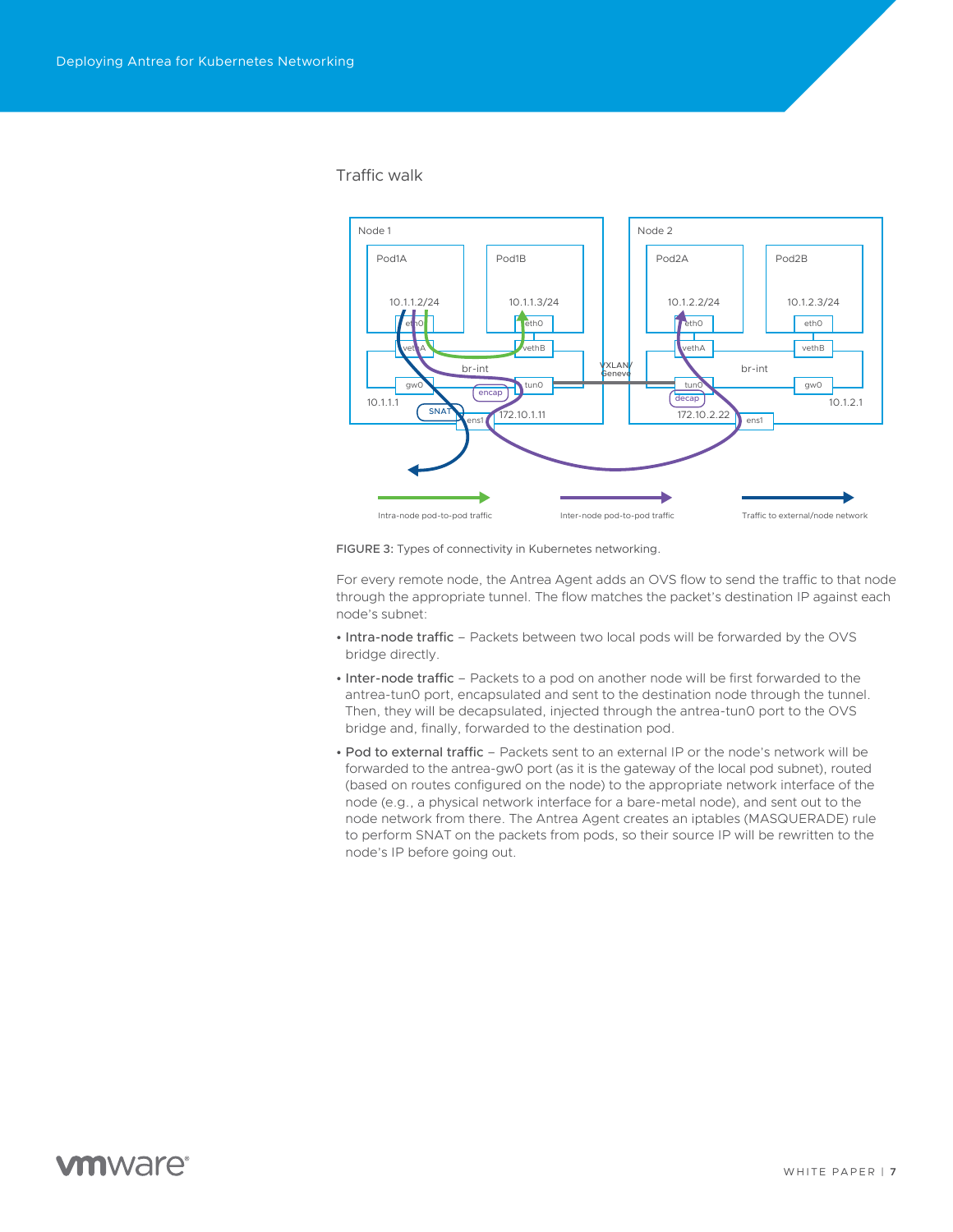#### <span id="page-7-0"></span>ClusterIP service





At the moment, Antrea leverages kube-proxy to serve traffic for ClusterIP and NodePort type services. The packets from a pod to a service's ClusterIP will be forwarded through the antrea-gw0 port, then kube-proxy will select one service back-end pod to be the connection's destination and DNAT the packets to the pod's IP and port. If the destination pod is on the local node, the packets will be forwarded to the pod directly. If it is on another node, the packets will be sent to that node via the tunnel.

kube-proxy can be used in any supported mode: user-space iptables or IPVS. See the *[Kubernetes Service documentation](https://kubernetes.io/docs/concepts/services-networking/service/)* for more details.

In the future, Antrea will also implement a ClusterIP service with OVS and make it a configurable option. This should help to achieve better performance than kube-proxy when kube-proxy is used in the user-space or iptables modes.

#### **NetworkPolicy**

An important design choice Antrea took regarding the NetworkPolicy implementation is centralized policy computation. The Antrea Controller watches NetworkPolicy, pod and namespace resources from the Kubernetes API. It processes podSelectors, namespaceSelectors and ipBlocks as follows:

- PodSelectors directly under the NetworkPolicy spec (which define the pods to which the NetworkPolicy is applied) will be translated to member pods.
- Selectors (podSelectors and namespaceSelectors) and ipBlocks in rules (which define the ingress and egress traffic allowed by this policy) will be mapped to pod IP addresses/IP address ranges.

The Antrea Controller also computes which nodes need to receive a NetworkPolicy. Each Antrea Agent receives only the computed policies that affect pods running locally on its node, and directly uses the IP addresses computed by the Controller to create OVS flows, enforcing the specified NetworkPolicies.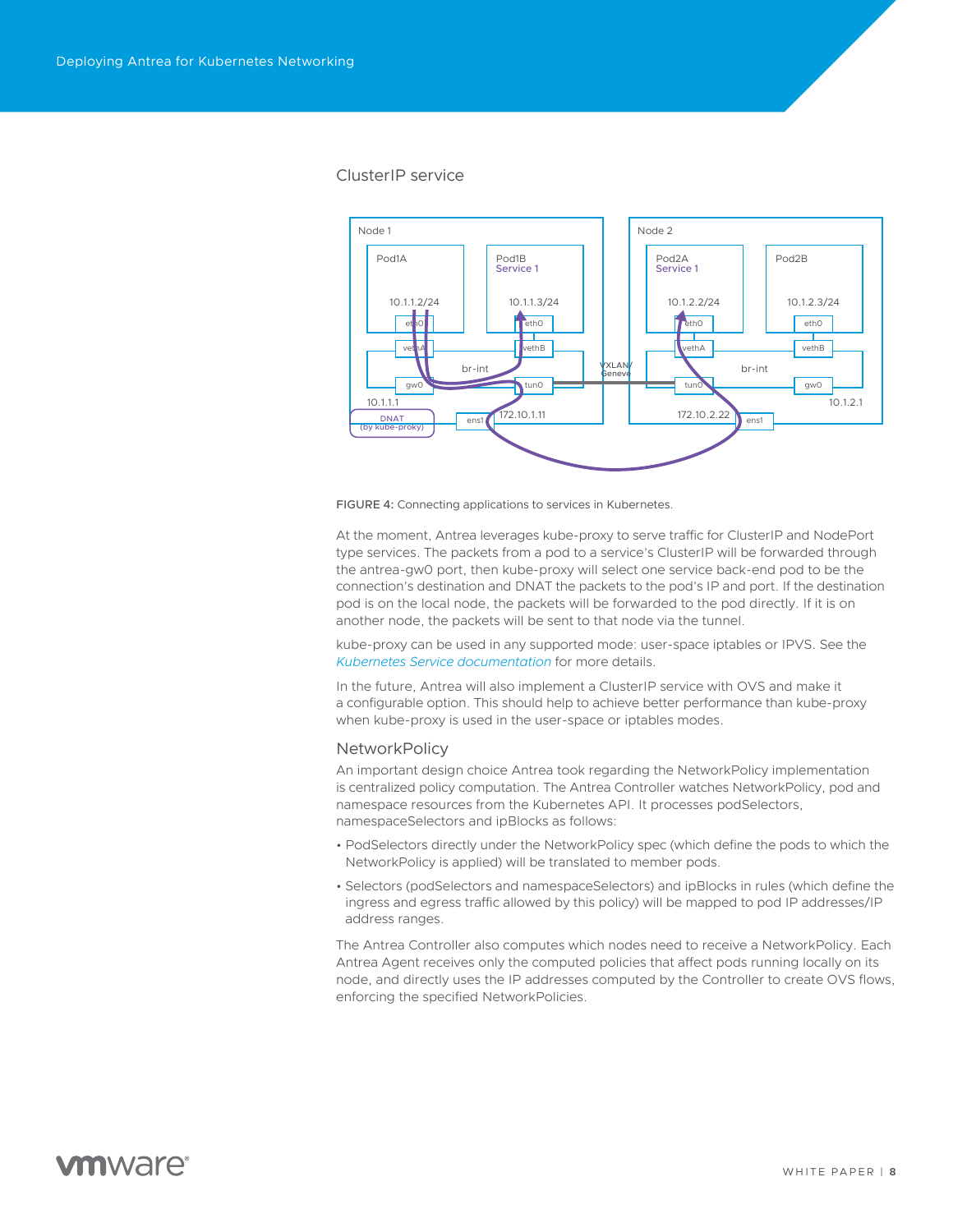<span id="page-8-0"></span>The following are the major benefits of a centralized computation approach:

- Only one Antrea Controller instance needs to receive and process all NetworkPolicy, pod and namespace updates, and compute podSelectors and namespaceSelectors. This has a much lower overall cost compared to watching these updates and performing the same complex policy computation on all nodes.
- It could enable scale-out of Controllers with multiple Controllers working together on the NetworkPolicy computation, each one being responsible for a subset of NetworkPolicies (although, Antrea currently supports only a single Controller instance).
- The Antrea Controller is the single source of NetworkPolicy computation. It is much easier to achieve consistency among nodes and easier to debug the NetworkPolicy implementation.

As previously described, the Antrea Controller leverages the Kubernetes apiserver library to build the API and communication channel to Agents.

#### IPsec encryption

Antrea supports encrypting GRE tunnel traffic with the IPsec encapsulating security payload (ESP). The IPsec implementation leverages *[OVS IPsec](https://docs.openvswitch.org/en/latest/tutorials/ipsec/)* and uses *[strongSwan](https://www.strongswan.org/)* as the IKE daemon.

To enable IPsec, an extra container—antrea-ovs-ipsec—must be added to the Antrea Agent DaemonSet, which runs the ovs-monitor-ipsec and strongSwan daemons. Antrea now only supports using a pre-shared key (PSK) for IKE authentication, and the PSK string must be passed to the Antrea Agent using an environment variable—ANTREA\_IPSEC\_PSK. The PSK string can be specified in the *[Antrea IPsec deployment yaml](https://github.com/vmware-tanzu/antrea/blob/master/build/yamls/antrea-ipsec.yml)*, which creates a Kubernetes Secret to save the PSK value and populates it to the ANTREA\_IPSEC\_PSK environment variable of the Antrea Agent container.

When IPsec is enabled, the Antrea Agent will create a separate GRE tunnel port on the OVS bridge for each remote node, and will write the PSK string and the remote node IP address to two OVS interface options of the tunnel interface. Then, ovs-monitor-ipsec can detect the tunnel and create IPsec security policies with PSK for the remote node, and strongSwan can create the IPsec security associations based on the security policies. These additional tunnel ports are not used to send traffic to a remote node—the tunnel traffic is still output to the default tunnel port (antrea-tun0) with OVS-flow-based tunneling. However, the traffic from a remote node will be received from the node's IPsec tunnel port.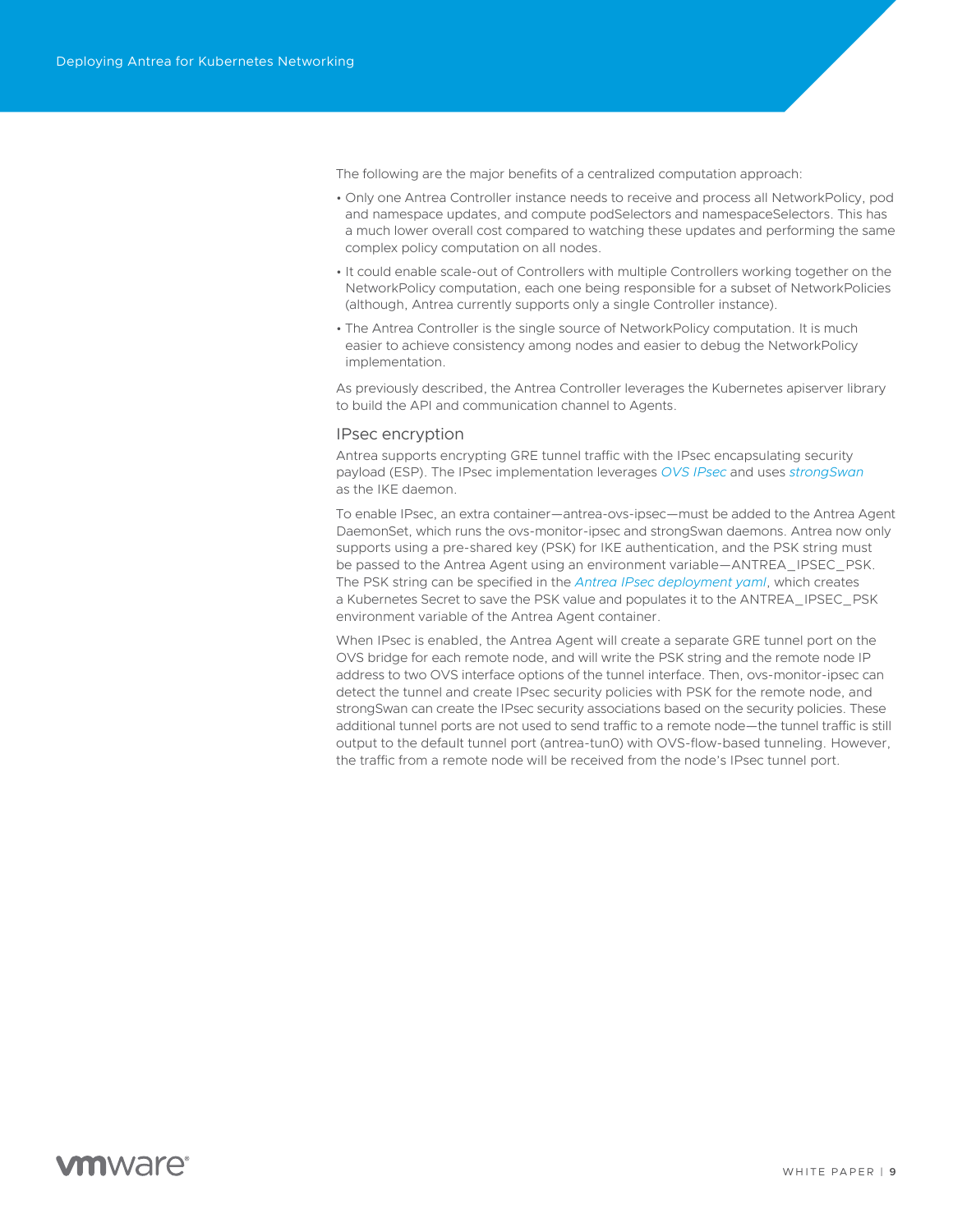#### <span id="page-9-0"></span>FURTHER READING

Visit *[antrea.io](https://antrea.io/)* for more information about the project and to read the latest blogs on Antrea.

Go to the *[Antrea repo on GitHub](https://github.com/vmware-tanzu/antrea)* to get the source code and learn more about contributing to the project.

#### Hybrid, NoEncap, NetworkPolicyOnly TrafficEncapModes

Besides the default encap mode, which always creates overlay tunnels among nodes and encapsulates inter-node pod traffic, Antrea also supports other TrafficEncapModes, including Hybrid, NoEncap and NetworkPolicyOnly modes:

- Hybrid When two nodes are in two different subnets, pod traffic between the two nodes is encapsulated. When the two nodes are in the same subnet, pod traffic between them is not encapsulated. Instead, the traffic is routed from one node to another. The Antrea Agent adds routes on the node to enable the routing within the same node subnet. For every remote node in the same subnet as the local node, the Agent adds a static route entry that uses the remote node IP as the next hop of its pod subnet. Hybrid mode requires the node network to allow packets with pod IPs to be sent out from the node's NICs.
- NoEncap Pod traffic is never encapsulated. Antrea just assumes the node network can handle routing of pod traffic across nodes. Typically, this is achieved by the Kubernetes cloud provider implementation, which adds routes for pod subnets to the node network routers. The Antrea Agent still creates static routes on each node for remote nodes in the same subnet, which is an optimization that routes pod traffic directly to the destination node without going through the extra hop of the node network router. The Antrea Agent also creates the iptables (MASQUERADE) rule for SNAT of pod-to-external traffic. *[Antrea supports Google Kubernetes Engine](https://github.com/vmware-tanzu/antrea/blob/master/docs/gke-installation.md)* with NoEncap mode.
- NetworkPolicyOnly Inter-node pod traffic is neither tunneled nor routed by Antrea. Antrea just implements NetworkPolicies for pod traffic but relies on another cloud CNI and cloud network to implement pod IPAM and cross-node traffic forwarding. Refer to the *[NetworkPolicyOnly mode design doc](https://github.com/vmware-tanzu/antrea/blob/master/docs/policy-only.md)* for more information. *[Antrea for the Azure](https://github.com/Azure/aks-engine/blob/master/docs/topics/features.md#feat-antrea)  [Kubernetes Service engine](https://github.com/Azure/aks-engine/blob/master/docs/topics/features.md#feat-antrea)* and *[Antrea support for the Amazon Elastic Kubernetes Service](https://github.com/vmware-tanzu/antrea/blob/master/docs/eks-installation.md)* work in NetworkPolicyOnly mode.